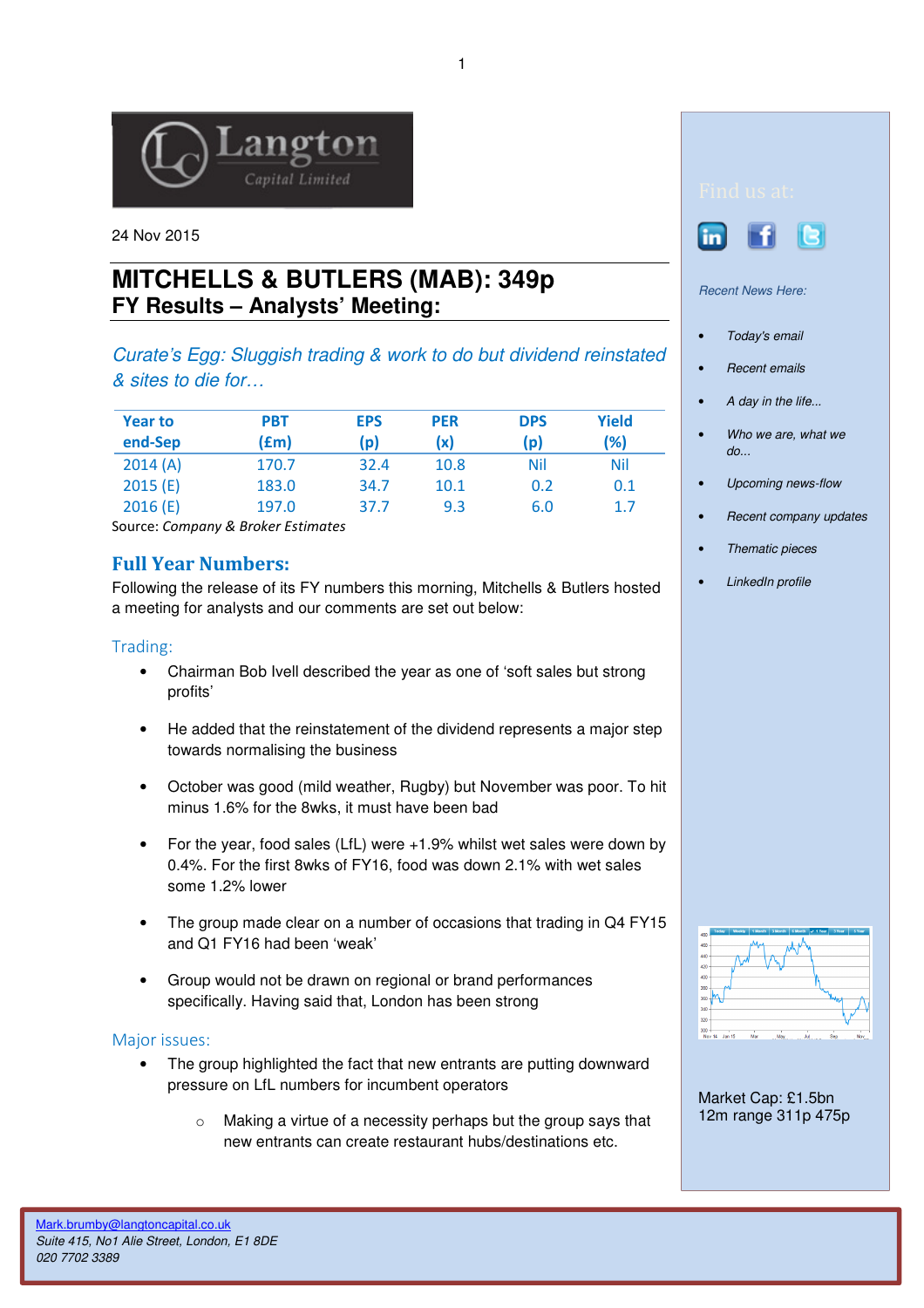- A net c1,300 pubs and restaurants may have opened over the last 18mths equivalent to one new M&B
- In addition Enterprise Inns would like to operate c800 managed sites and Punch Taverns also has managed pub aspirations
- The cost environment (at least before the NLW) is benign but this is just as well as material price increases will not stick
- The consumer is more demanding. Negative feedback is immediate. The group says this is not, if it ever was, a market in which mediocrity will succeed'
- The NLW 'could be the biggest game-changer of them all' (c.f. smoking ban etc.). It will impact margins but the group will target beneficiaries, create new customers

### Dividend, balance sheet, business review:

- The group points out that the 5p (final) dividend should be around 2/3 of a pro-forma full year total. Hence a historic 7.5p dividend should be used in forecasting
- The dividend will be 'progressive' though the group has agreed with its pension trustees that it will not move ahead at a rate > EPS growth
	- $\circ$  Group accepts triennial review in March 16 will have an eye on the dividend but says that it is here to stay
- Debt is down from 4.5x EBITDA to 4.3x EBITDA
- The capital spending re Orchid is c50% complete. Sales uplifts are of the order of 30%.
- The group's brands are perhaps 'unbalanced'. MAB could do with a few fewer Harvesters and more Miller & Carters.
- Middle brands are suffering. The top and (more surprisingly) the bottom are OK. Group would like more Premium Country Pubs
- There are unlikely to be major disposals. The group did not comment on potential acquisitions.
- The group points out, rightly, that strategy cannot be nailed down, evolution is an endless task. MAB will 'test and learn' and make changes where they are required.

#### **Langton Comment:** So there's some good stuff and some bad stuff.

Trading is weak, new entrants are an issue, the group historically has been a bit sluggish in its reactions and the share register remains skewed.

On the positive side, the dividend is back, the group's new CEO outlined the options available to the group, MAB has sites to die for and its shares are chronically under-held by fund managers given the stakes owned by Joe Lewis and ELPIDA.

And the group has bought itself some time. Changes will be made but it will be a little while before their impact can be ascertained.

In the meantime, investors have at least a dividend to hang on to and the warm feeling that a 30% uplift in AWT at refurbished Orchid pubs brings with it.